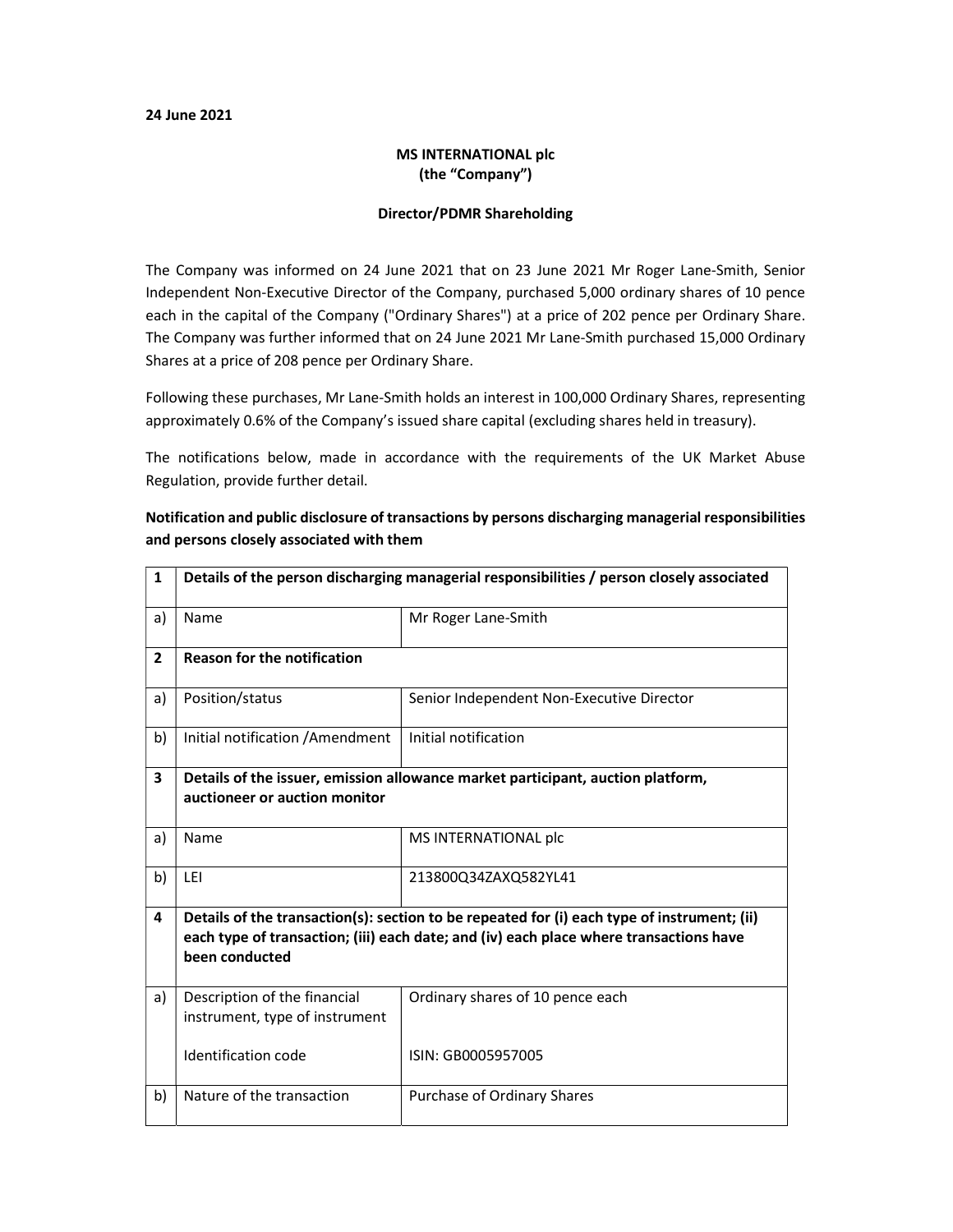| c) | Price(s) and volume(s)   | Price(s)                                 | Volume(s) |
|----|--------------------------|------------------------------------------|-----------|
|    |                          | 202p                                     | 5,000     |
|    |                          |                                          |           |
| d) | Aggregated information   | Aggregated volume: 5,000                 |           |
|    |                          |                                          |           |
|    | - Aggregated volume      | Aggregate price: 202p per Ordinary Share |           |
|    |                          |                                          |           |
|    | - Price                  | Aggregated total: £10,100                |           |
|    |                          |                                          |           |
| e) | Date of the transaction  | 23 June 2021                             |           |
|    |                          |                                          |           |
| f) | Place of the transaction | London Stock Exchange, AIM Market (XLON) |           |
|    |                          |                                          |           |

| $\mathbf{1}$ | Details of the person discharging managerial responsibilities / person closely associated                                                                                                               |                                           |                     |
|--------------|---------------------------------------------------------------------------------------------------------------------------------------------------------------------------------------------------------|-------------------------------------------|---------------------|
| a)           | Name                                                                                                                                                                                                    | Mr Roger Lane-Smith                       |                     |
| $\mathbf{2}$ | <b>Reason for the notification</b>                                                                                                                                                                      |                                           |                     |
| a)           | Position/status                                                                                                                                                                                         | Senior Independent Non-Executive Director |                     |
| b)           | Initial notification / Amendment                                                                                                                                                                        | Initial notification                      |                     |
| 3            | Details of the issuer, emission allowance market participant, auction platform,<br>auctioneer or auction monitor                                                                                        |                                           |                     |
| a)           | Name                                                                                                                                                                                                    | MS INTERNATIONAL plc                      |                     |
| b)           | LEI                                                                                                                                                                                                     | 213800Q34ZAXQ582YL41                      |                     |
| 4            | Details of the transaction(s): section to be repeated for (i) each type of instrument; (ii)<br>each type of transaction; (iii) each date; and (iv) each place where transactions have<br>been conducted |                                           |                     |
| a)           | Description of the financial<br>instrument, type of instrument                                                                                                                                          | Ordinary shares of 10 pence each          |                     |
|              | Identification code                                                                                                                                                                                     | ISIN: GB0005957005                        |                     |
| b)           | Nature of the transaction                                                                                                                                                                               | Purchase of Ordinary Shares               |                     |
| c)           | Price(s) and volume(s)                                                                                                                                                                                  | Price(s)<br>208p                          | Volume(s)<br>15,000 |
| d)           | Aggregated information                                                                                                                                                                                  | Aggregated volume: 15,000                 |                     |
|              | - Aggregated volume                                                                                                                                                                                     | Aggregate price: 208p per Ordinary Share  |                     |